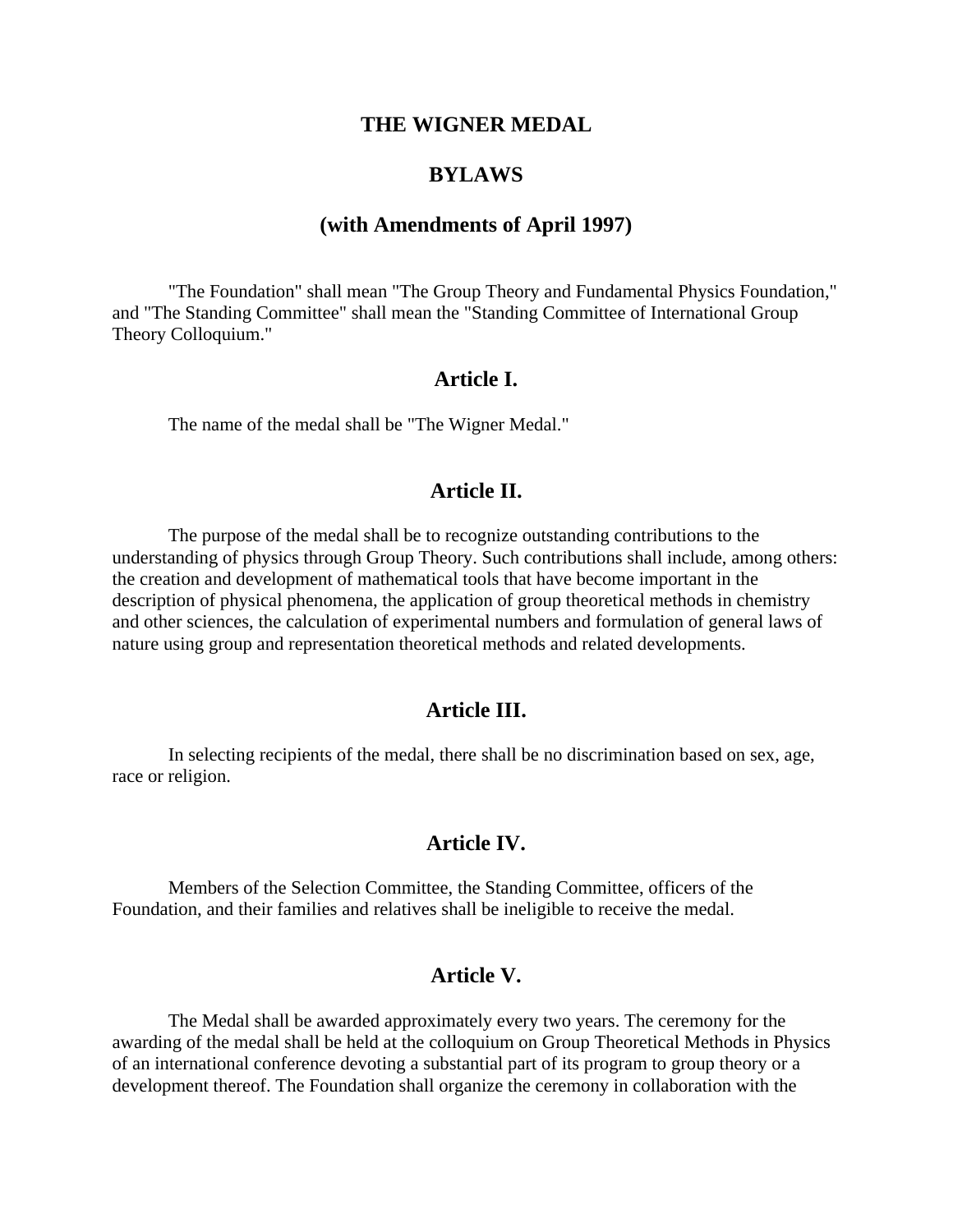organizers of the conference Award dates shall be fixed by mutual agreement of the Selection Committee (see below) and The Foundation.

# **Article VI.**

The Selection Committee shall be constituted as follows:

A. There shall be five members.

B. Professor E. P. Wigner shall be a life member.

C. Four other members shall be appointed by the Board of Trustees of the Foundation, half upon the recommendation of patrons of the Wigner Medal and half upon the recommendation of the Standing Committee as long as the latter is in existence and submits a list of nominees six months before the expiration of the term of a Selection Committee member.

D. Initially, two members shall be appointed for two-year terms and two members for four-year terms. Thereafter, all appointments shall be for four years, it being understood that after a term served as a member of the Selection Committee, four years must elapse before a person can be reappointed to this committee.

E The five members of the Selection Committee shall have the possibility of coopting a member (for each award of the medal) serving for two years.

# **Article VII.**

Duties of the Selection Committee:

A. Members of the Selection Committee shall elect a new chairman after each award ceremony.

B. The chairman of the Selection Committee shall organize the work of the committee according to the present rules.

C. The chairman of the Selection Committee shall organize, with the agreement of the Foundation, the publicity for collecting proposals for the recipient of the medal. The chairman shall also present to The Foundation the choice of the Selection Committee: one name per award; at most, two awards at a given time.

# **Article VIII.**

Amendments to these Bylaws shall be made by a two-thirds vote of the members.